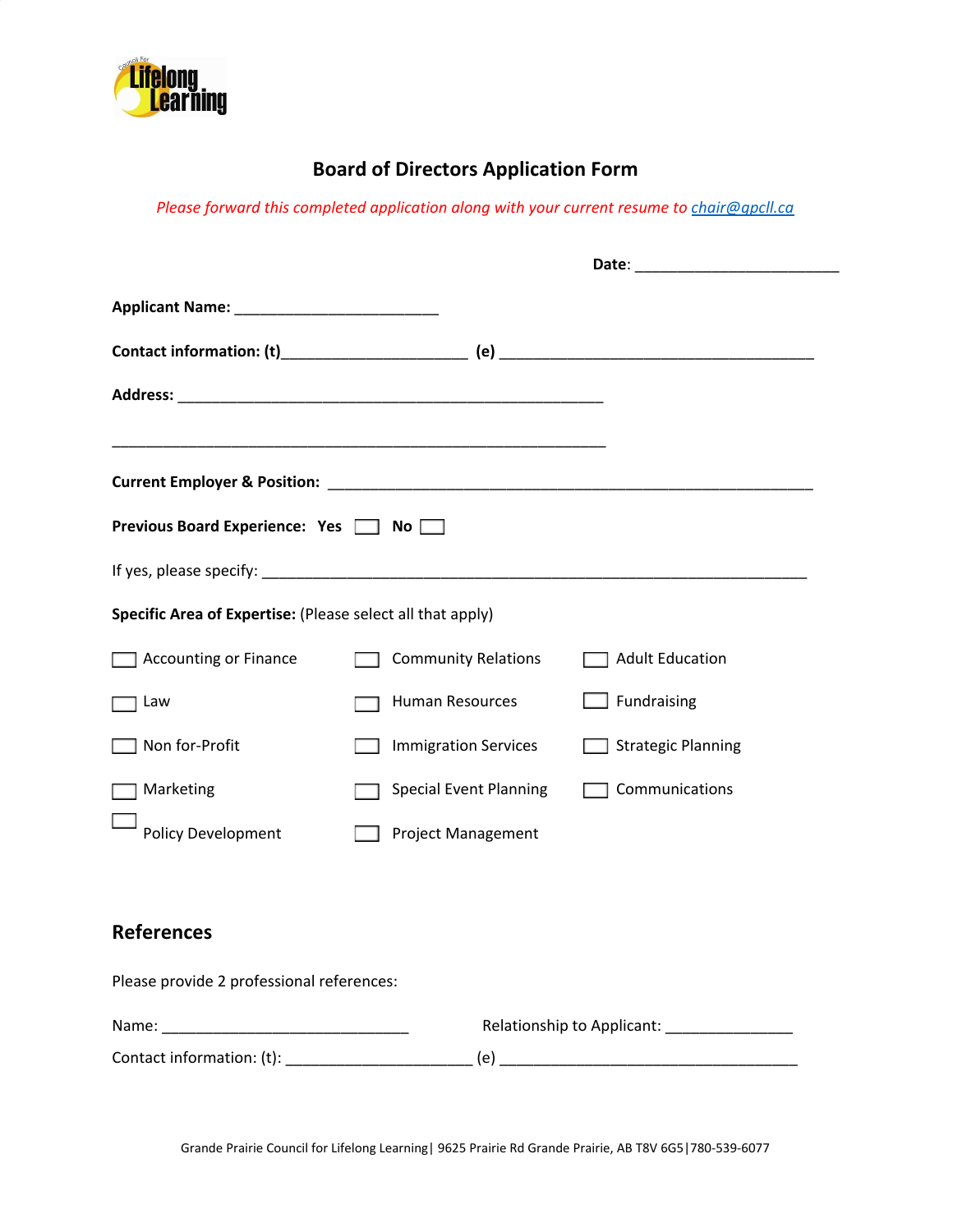

Name: \_\_\_\_\_\_\_\_\_\_\_\_\_\_\_\_\_\_\_\_\_\_\_\_\_\_\_\_\_ Relationship to Applicant: \_\_\_\_\_\_\_\_\_\_\_\_\_\_\_

Contact information: (t): \_\_\_\_\_\_\_\_\_\_\_\_\_\_\_\_\_\_\_\_\_\_ (e) \_\_\_\_\_\_\_\_\_\_\_\_\_\_\_\_\_\_\_\_\_\_\_\_\_\_\_\_\_\_\_\_\_\_\_

## **Statement of Confidentiality**

I hereby acknowledge that all information I may receive in the Grande Prairie Council for Lifelong Learning Board Selection Process and, upon successful appointment to the Grande Prairie Council for Lifelong Learning Board of Directors, will remain confidential during the selection process, the duration of my board appointment, and at any time following my appointment.

The Grande Prairie Council for Lifelong Learning recognizes the importance of its Volunteer Board Membership and will keep all prospective, existing, and past board members' personal information confidential.

By signing below, I agree to the above terms and also permit the Grande Prairie Council for Lifelong Learning to check my references as part of the selection process.

> Signature Print Name Date

## **Tell us more!**

**Why would you like to become a Board Member of the Grande Prairie Council for Lifelong Learning?**

\_\_\_\_\_\_\_\_\_\_\_\_\_\_\_\_\_\_\_\_\_\_\_\_\_\_\_\_\_\_\_\_\_\_\_\_\_\_\_\_\_\_\_\_\_\_\_\_\_\_\_\_\_\_\_\_\_\_\_\_\_\_\_\_\_\_\_\_\_\_\_\_\_\_\_\_\_\_\_\_\_\_\_\_\_

\_\_\_\_\_\_\_\_\_\_\_\_\_\_\_\_\_\_\_\_\_\_\_\_\_\_\_\_\_\_\_\_\_\_\_\_\_\_\_\_\_\_\_\_\_\_\_\_\_\_\_\_\_\_\_\_\_\_\_\_\_\_\_\_\_\_\_\_\_\_\_\_\_\_\_\_\_\_\_\_\_\_\_\_\_ \_\_\_\_\_\_\_\_\_\_\_\_\_\_\_\_\_\_\_\_\_\_\_\_\_\_\_\_\_\_\_\_\_\_\_\_\_\_\_\_\_\_\_\_\_\_\_\_\_\_\_\_\_\_\_\_\_\_\_\_\_\_\_\_\_\_\_\_\_\_\_\_\_\_\_\_\_\_\_\_\_\_\_\_\_

\_\_\_\_\_\_\_\_\_\_\_\_\_\_\_\_\_\_\_\_\_\_\_\_\_\_\_\_\_\_\_\_\_\_\_\_\_\_\_\_\_\_\_\_\_\_\_\_\_\_\_\_\_\_\_\_\_\_\_\_\_\_\_\_\_\_\_\_\_\_\_\_\_\_\_\_\_\_\_\_\_\_\_\_\_

\_\_\_\_\_\_\_\_\_\_\_\_\_\_\_\_\_\_\_\_\_\_\_\_\_\_\_\_\_\_\_\_\_\_\_\_\_\_\_\_\_\_\_\_\_\_\_\_\_\_\_\_\_\_\_\_\_\_\_\_\_\_\_\_\_\_\_\_\_\_\_\_\_\_\_\_\_\_\_\_\_\_\_\_\_ \_\_\_\_\_\_\_\_\_\_\_\_\_\_\_\_\_\_\_\_\_\_\_\_\_\_\_\_\_\_\_\_\_\_\_\_\_\_\_\_\_\_\_\_\_\_\_\_\_\_\_\_\_\_\_\_\_\_\_\_\_\_\_\_\_\_\_\_\_\_\_\_\_\_\_\_\_\_\_\_\_\_\_\_\_

**What previous volunteer experience do you have?**

**What do you personally and professionally hope to gain by joining our Board of Directors?**